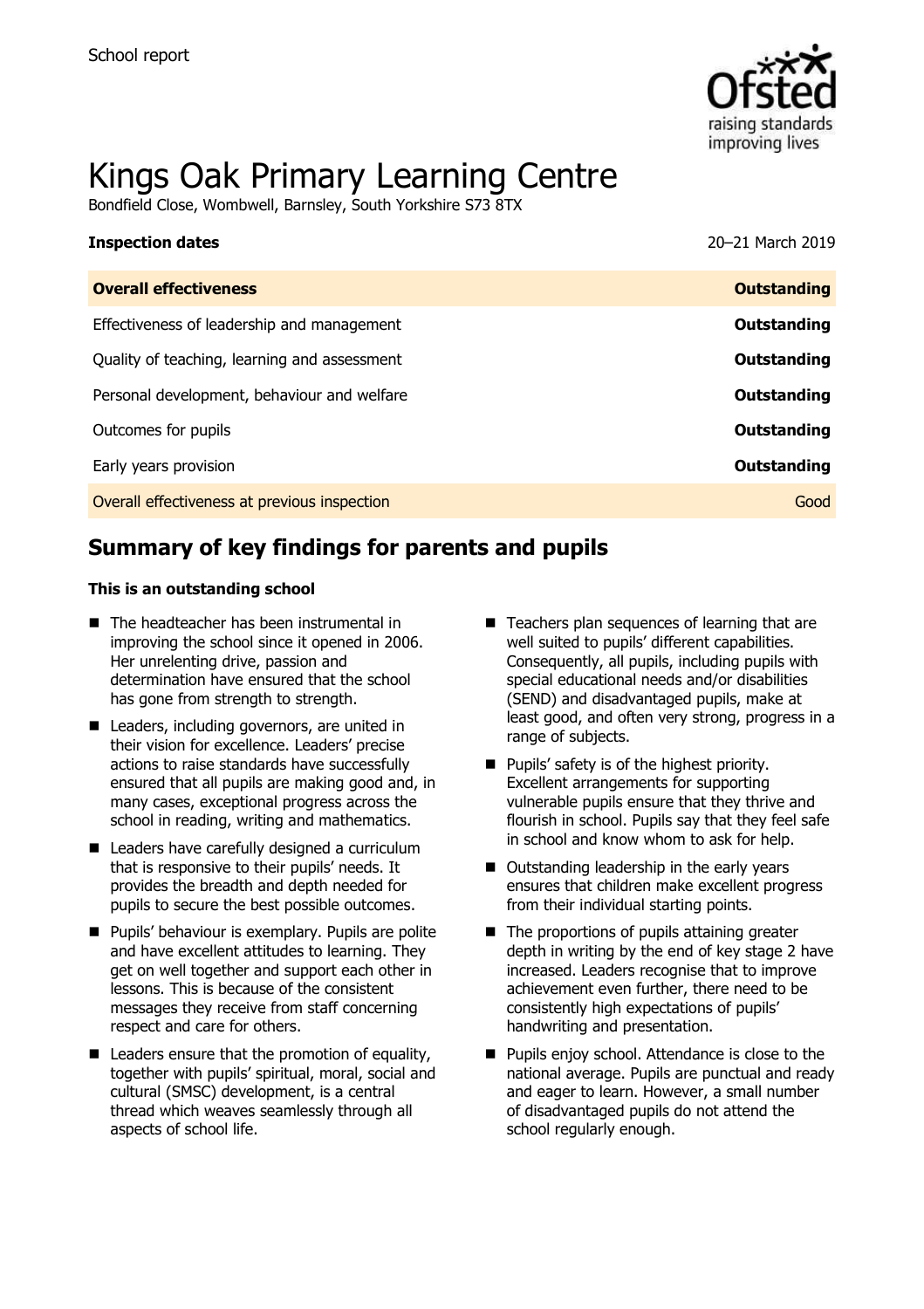

# **Full report**

### **What does the school need to do to improve further?**

- Ensure that all teachers have consistently high expectations of pupils' handwriting and presentation.
- Continue to decrease the number of disadvantaged pupils who are regularly absent.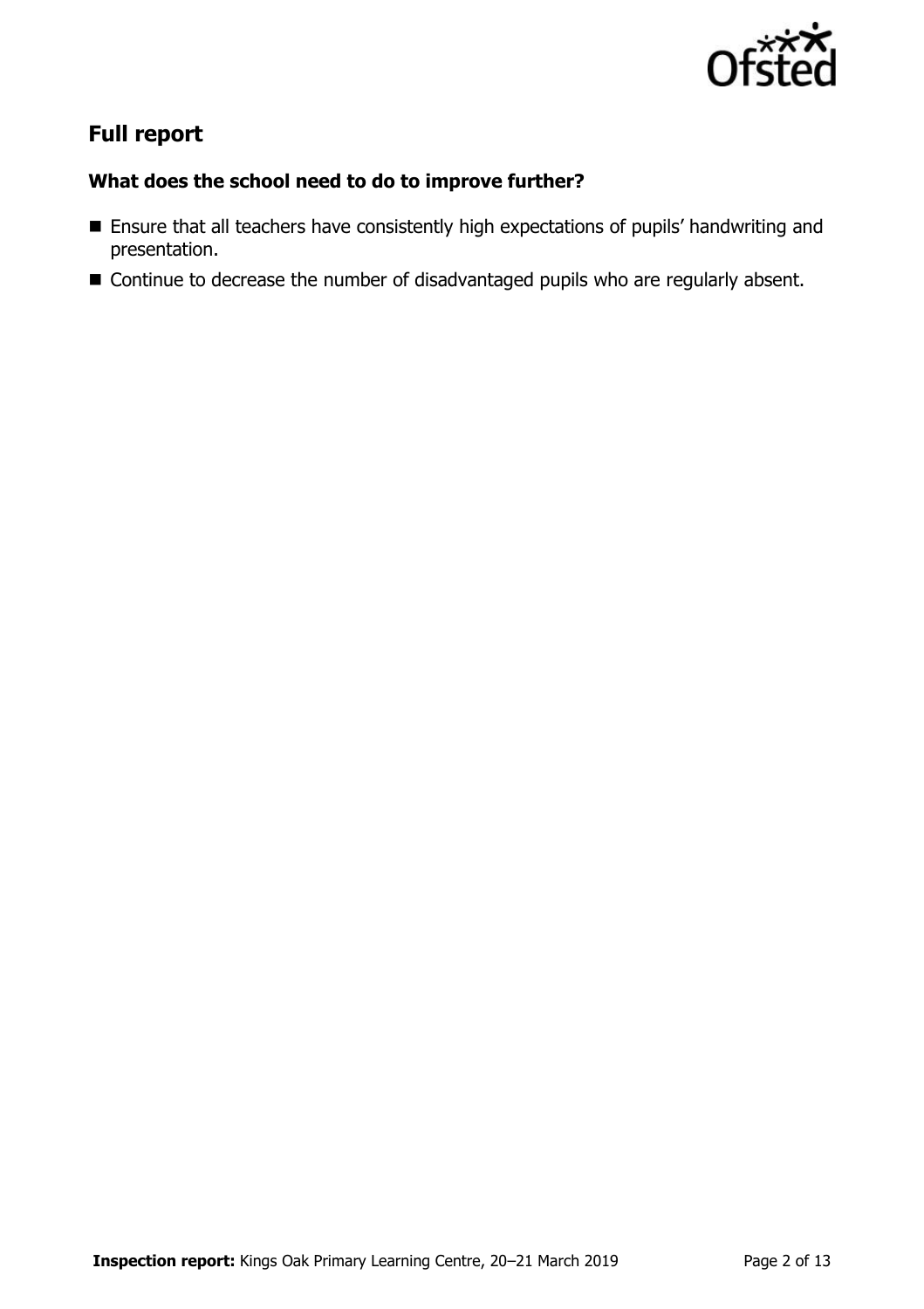

## **Inspection judgements**

#### **Effectiveness of leadership and management Constanding**

- The inspirational headteacher leads the staff team by the example of her own relentless drive to improve outcomes for all pupils. Although a quiet and modest leader, she has a determination to accept nothing but the best for pupils. Since her appointment, when the school was opened 12 years ago, she has been tenacious and determined to ensure that the pupils achieve the very best outcomes they can. Governors and senior leaders have been fully supportive in establishing a culture of the highest expectations and aspirations for all. Teachers and pupils have risen to the challenge. The quality of teaching, learning and assessment has continued to improve and, as a result, outcomes are outstanding.
- Together with governors, the headteacher has fostered the growth of a team of talented and dedicated leaders who play an important role in the development of the school's high quality of education. Leaders at all levels share the headteacher's clear vision and drive for the improvement of pupils' outcomes. Consequently, the school has an excellent capacity to keep going from strength to strength.
- Subject leaders are highly effective. They are fully involved in activities to check the quality of teaching, learning and assessment in their subjects. They have a clear overview of standards in their subjects. The positive effect of their subject leadership is evident in the work in pupils' books, showing consistency of approach and high standards. For example, recent initiatives to increase the challenge of reasoning in mathematics can be seen being used in all classes, with evidence in every pupil's book. Subject leaders use monitoring effectively to sustain the quality of teaching and improve it through effective coaching of their colleagues. As a result, staff morale is high, with staff speaking positively about training and development opportunities.
- Leaders' investment in staff development and training is greatly valued by all staff. The headteacher is perceptive and quickly identifies staff who demonstrate the willingness, passion and aptitude to develop their skills further. The 'home-grown' approach has ensured a strongly united staff that has grown together through the journey to outstanding. The many staff who responded to Ofsted's questionnaire for staff said that they are all proud to be a member of the school.
- Leadership of provision for pupils with SEND is highly effective. The inclusion team has a detailed knowledge of pupils' individual needs, of what is in place to support pupils in class and of any additional help that is provided. Leaders make thorough checks to ensure that pupils get the help they need to develop independence and subsequently make gains in their learning. This results in pupils with SEND making strong progress.
- Leaders are highly ambitious for the outcomes of disadvantaged pupils. Their use of the pupil premium funding is sharply focused on removing barriers to learning. Pastoral leaders work closely with teachers to ensure that disadvantaged pupils are well supported and receive work that challenges them. Consequently, by the time they leave the school, disadvantaged pupils achieve at least as well as other pupils nationally, and sometimes better.
- Leaders, including middle leaders, have developed a high-quality curriculum. They have a clear rationale about what should be taught in their subjects and why. Learning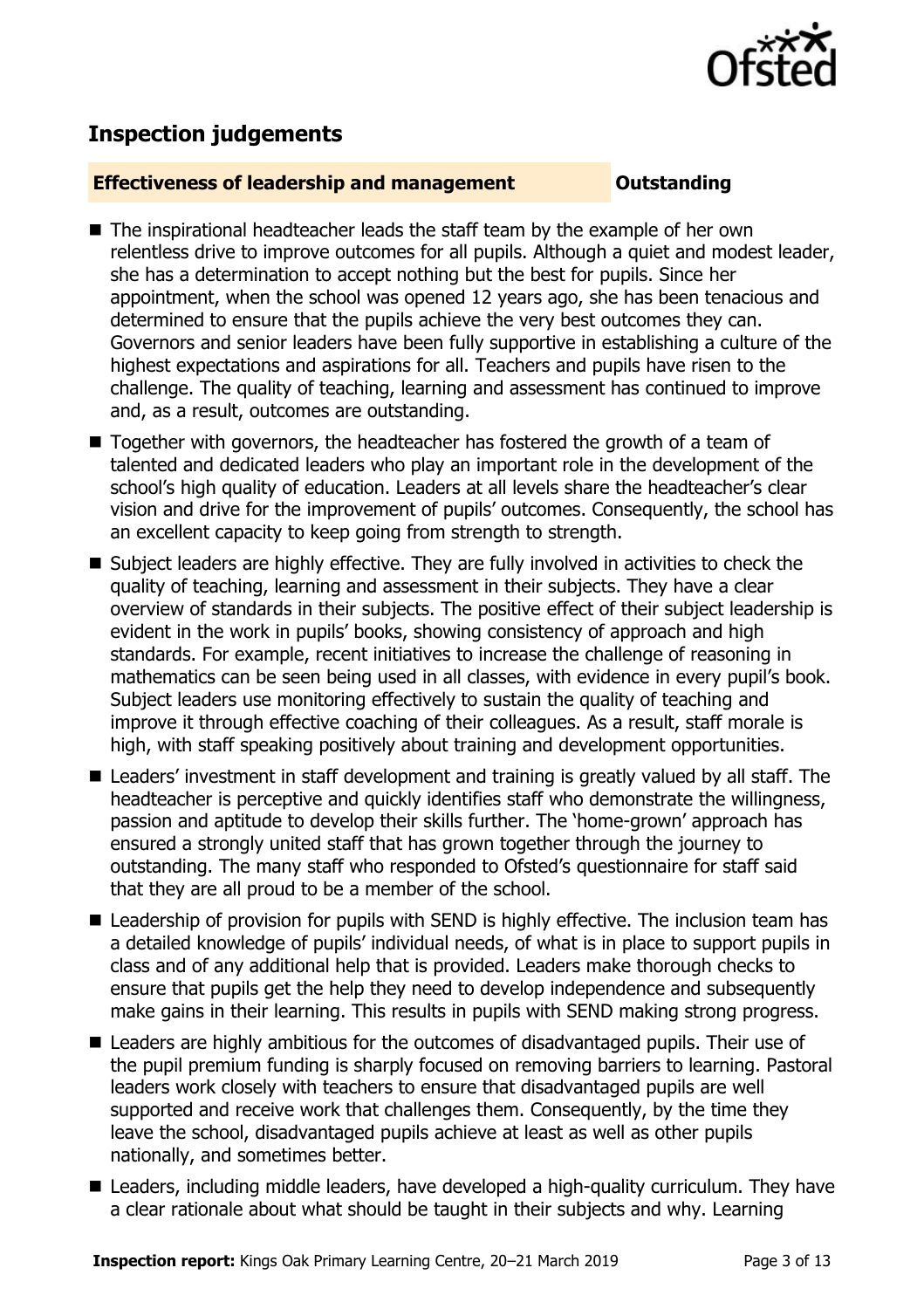

focuses on deep understanding, using vocabulary and knowing key facts and is designed to revisit prior knowledge. As a result, learning is well planned to ensure that pupils make connections with previous learning in order to deepen their understanding. Leaders ensure that learning is responsive to the needs of the pupils in the school. Therefore, although they plan the knowledge and skills to be taught, the topics in which pupils learn can be adapted dependent on the needs of the pupils.

- Leaders also ensure that pupils learn through meaningful, first-hand experiences. Pupils benefit from fun and unique learning opportunities. They can vividly recount learning due to immersive experiences, such as going into a room and being transported into the ocean, where, through  $360^\circ$  views, pupils could see for themselves the devastating impact of plastic on marine life. This then inspired pupils to write persuasively about what people should do to help to save the oceans through cutting down on plastic use.
- The curriculum supports pupils' SMSC development exceptionally well. Leaders make sure that a wide range of extra-curricular activities, visiting speakers and trips add to pupils' experience in the classroom. Pupils have many opportunities to pursue their interests in sport, drama, music and art. Pupils learn about the cultures, beliefs and views of others through varied curriculum opportunities and understand why this is important in Britain's diverse society. Pupils have worthwhile opportunities to reflect upon their own views about moral issues. For example, in a literacy lesson, pupils in Years 5 and 6 challenged sexism and gender stereotypes in the media.
- The physical education (PE) and sport premium is used very efficiently to provide pupils with a wide variety of opportunities to be physically active and experience a very broad range of sporting activities. Resources and training have been provided for teachers to ensure that a wide range of sports are offered. Pupils are appreciative of these activities and say that they make a positive difference to break and lunchtimes. An extensive range of popular sports clubs and physical activities are offered, including football, basketball, skateboarding, dance and yoga.
- The school environment exemplifies the school's high standards. Corridors and classrooms celebrate pupils' work and achievements across the curriculum. Resources are carefully organised. It is clear that the staff team and pupils care for and respect the school through the high-quality displays and immaculate school environment.
- **Parents and carers spoken to during the inspection were highly positive about the** school. They said that their children are happy and making really good progress. However, a small number of parents who responded to Parent View said that bullying is an issue and that pupils do not behave well. However, this view was not supported by pupils spoken to during the inspection and other evidence gathered during the course of the inspection.

### **Governance of the school**

Governors share a clear vision for their school of working together to achieve excellence. They are committed to ensuring that all pupils receive the best possible pastoral care, as well as achieving the highest outcomes. They are not complacent and evaluate the quality of their own performance carefully. They challenge themselves to ensure that the school continues to provide an exceptional education for all pupils.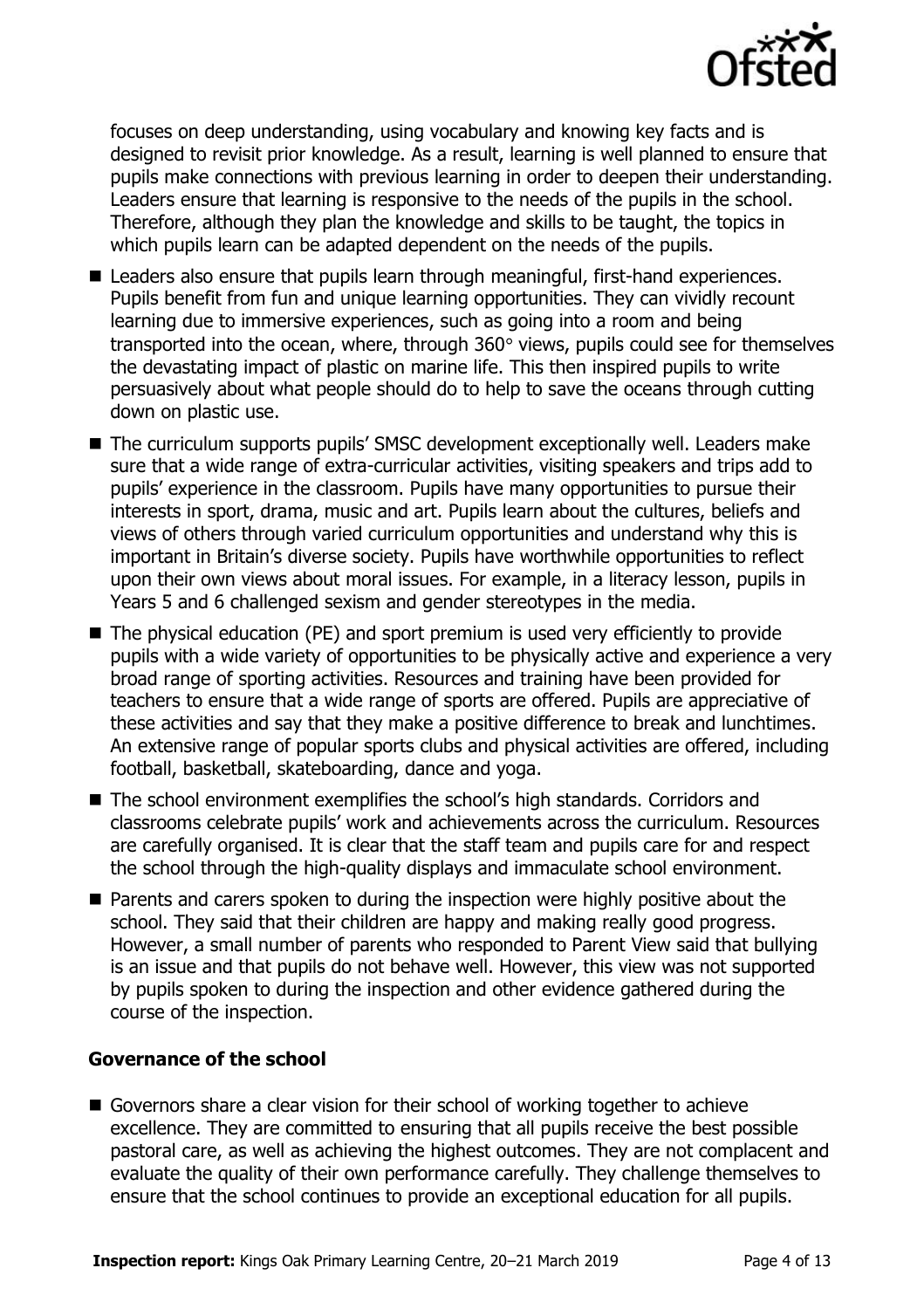

- Governors know the school community very well. They have a secure understanding of the distinct needs of the pupils at Kings Oak Primary Learning Centre and share the headteacher's high aspirations for pupils. Governors who have responsibility for various aspects of the school's work carry out their duties diligently, including for safeguarding. They work closely with relevant leaders to produce informative reports for the governing body which highlight strengths, weaknesses and next steps. This helps them to provide leaders with the right level of support and challenge.
- Governors monitor closely the school's use of additional funding for pupils with SEND, the pupil premium and the primary PE and sport premium. They scrutinise the effect of this additional funding on pupils' outcomes.

### **Safeguarding**

- $\blacksquare$  The arrangements for safeguarding are effective.
- **Pupils are confident and happy in school because they know that they are valued and** well cared for. The many pupils who spoke with inspectors said that they feel safe in school. They appreciate the ways in which their teachers have made it easy for them to share their worries or concerns, and they know exactly whom to ask if they need help.
- The safeguarding and pastoral team has an excellent understanding of the types of support available for families. It works closely with the designated safeguarding leaders, including the headteacher, to ensure that pupils and their families receive the support they need. The team knows its families very well and as a result of these positive relationships, parents are engaging with school more frequently.
- The excellent working relationships leaders have established with all staff, including office staff, underpin the school's thorough safeguarding procedures. Records of the checks on the suitability of staff to work with children are meticulously maintained. Leaders ensure that staff undertake regular safeguarding training. This helps staff to be vigilant and to take the right action if they are concerned about a pupil's welfare.

#### **Quality of teaching, learning and assessment <b>COUTS** Outstanding

- $\blacksquare$  Teachers' high expectations and aspirations underpin the high-quality teaching, learning and assessment in all year groups and across the curriculum. Classrooms are happy and purposeful learning environments where pupils' enthusiasm for learning is nurtured and developed. Consequently, pupils develop very strong independent learning skills.
- Teachers plan sequences of learning that are well suited to pupils' different capabilities. Consequently, all pupils, including pupils with SEND and disadvantaged pupils, make at least good, and often very strong, progress in a range of subjects.
- Relationships between staff and pupils are highly positive and are greatly valued by the pupils. As a result, pupils' behaviour in lessons is superb and supports their learning. Pupils work successfully alone and with a partner. They understand the importance of resilience and are determined to achieve well. When working in groups, they show a great deal of sensitivity and respect. They listen attentively and contribute to discussions thoughtfully, even when disagreeing with a point of view.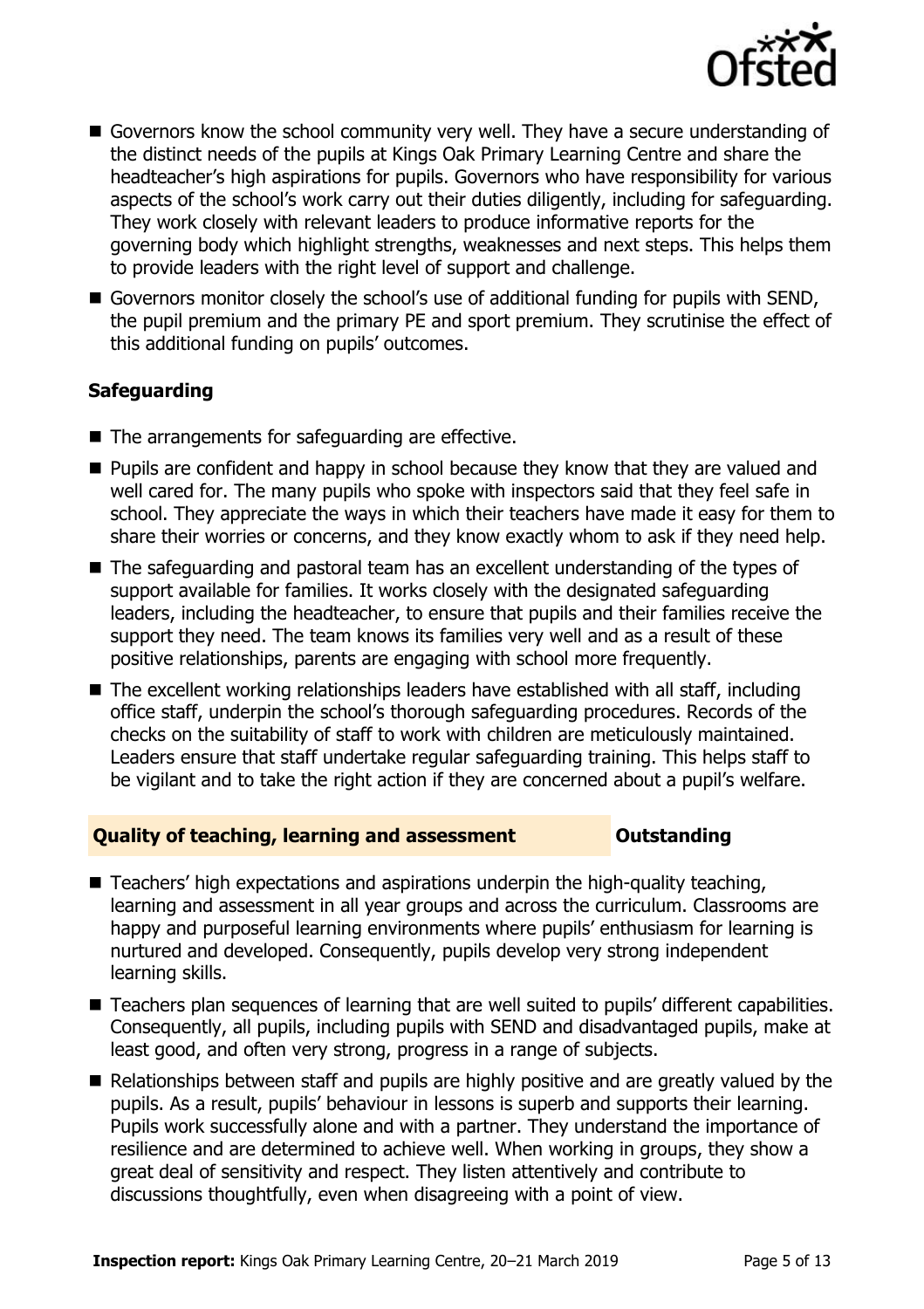

- Teachers embed an exceptional focus on pupils' language development across the curriculum. Consequently, pupils, including disadvantaged pupils, broaden their vocabulary and select well-considered words and phrases when speaking and in their writing.
- Teachers have excellent subject knowledge as a result of the high-quality training provided by leaders, including subject leaders. They are highly skilled in using the kinds of questions to challenge pupils' thinking, including pupils who are the most able, and which help pupils to build connections between different aspects of their learning. Teachers have the expertise to address misconceptions quickly and efficiently to ensure that pupils are secure in their understanding and, therefore, do not have gaps in their learning.
- $\blacksquare$  The mathematics leader's clear direction is visible across the school. There is consistency of learning in all classes, with approaches such as 'show it, draw it, explain it, prove it' being used to great effect. Teachers provide many opportunities for reasoning and problem solving, using a variety of methods and resources, that ensure that pupils learn at a deep and meaningful level.
- Teachers' careful planning ensures that time is available for them to check pupils' understanding systematically in lessons. Teaching assistants are highly effective in their support and are fully involved in pupils' learning because of the high-quality training they receive. This contributes significantly to the progress pupils make.
- Teachers have equally high expectations of all pupils. They have an in-depth knowledge of individual pupils and accurately identify barriers to learning. This means that teachers make sure that pupils get any additional help and resources that they need to overcome any difficulties. Teaching assistants use their detailed knowledge and expertise to support pupils to be successful in gaining confidence and developing independence in their learning. This results in pupils with SEND and disadvantaged pupils making strong progress from their individual starting points.
- At times, in some classes, some teachers do not have high enough expectations of pupils' handwriting. This results in some inconsistencies across a pupil's portfolio of work. For example, handwriting is always of an excellent standard in pupils' 'pieces to be proud of' but is not as strong in some pieces of work in their workbooks.
- Equality and the importance of British values are at the heart of pupils' learning. For example, teachers provide opportunities for pupils to undertake work on famous role models across the world. Examples of role models include Muhammad Ali, Michelle and Barack Obama, Tim Peake and Jessica Cox (the world's first licensed armless pilot). These then form the classes' identity, for example Mr Hannan's class, inspired by Muhammad Ali. Pupils talk with knowledge and pride about their class role models.
- Learning is purposeful. Pupils learn about issues that matter to them. For example, when pupils in Years 5 and 6 wrote about the impact of negative gender stereotypes in the media, they wrote with passion about equality and this shone through in their writing.

#### **Personal development, behaviour and welfare <b>COUNG COULTS** Outstanding

#### **Personal development and welfare**

■ The school's work to promote pupils' personal development and welfare is outstanding.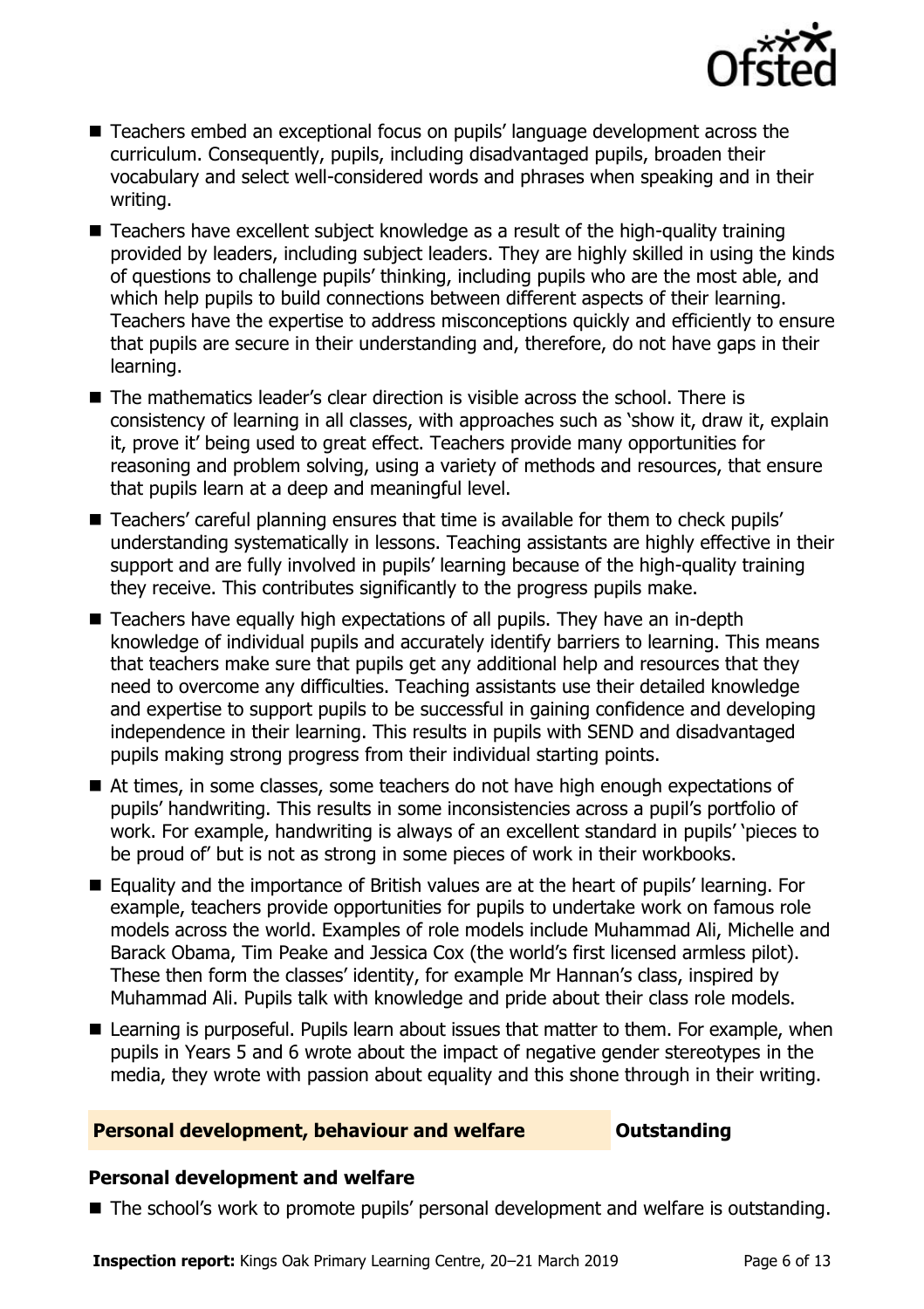

- **Pupils are exceedingly polite, courteous and well mannered. There is a deep mutual** respect between adults and pupils, and pupils and their peers. As a result, pupils are happy to take risks and they know they will learn from making mistakes.
- **Pupils have an extremely well-developed understanding of the diversity of people in** society. Teaching ensures that pupils develop qualities of tolerance and understanding in lessons and assemblies. An example of this was when Year 6 pupils were asked to look at photos and discuss gender stereotypes. From this activity, pupils started discussing how some people are transgender. One pupil said, 'If I knew someone who is transgender, I would personally have a lot of respect for them. They need to do what they want to do. I don't judge people for being different.' Another pupil responded, 'Everyone has feelings, but we shouldn't offend them. We can ask questions, it's fine. But they're just following their dreams.'
- **Pupils have a well-developed understanding of the different forms that bullying can** take. Pupils said that bullying does not happen, although pupils do sometimes fall out. One pupil said, 'Because our school is pretty chill, no one would bother if anyone was different. We just don't bully here.'
- The school curriculum, the range of extra-curricular activities and the breakfast and after-school clubs all superbly support pupils' physical and emotional development. Nurture sessions provide additional support for pupils where required. The care and support for pupils are exceptional.
- **Pupils have a breadth of opportunities to develop their understanding of the world in** which they live. For example, pupils engage in work based on environmental issues and raise money for charities, for example the National Society for the Prevention of Cruelty to Children. Consequently, pupils are extremely thoughtful and considerate of other people.
- **Pupils told inspectors that they know whom to go to if they have a problem and that** they feel very safe and well cared for. Pupils understand the potential dangers of the internet and know how to keep themselves safe.
- $\blacksquare$  Pupils are incredibly proud of their school. When asked if they would improve anything, they unanimously said, 'No, the school is perfect as it is.'

### **Behaviour**

- $\blacksquare$  The behaviour of pupils is outstanding.
- **Pupils' behaviour is exemplary, both in the classroom and around the school. Pupils are** extremely attentive in class. Pupils are kind and considerate in the way they interact with each other at breaktimes and lunchtimes. Activities during lunchtime are well thought out and motivating. Sports, dance and indoor lunch club are some of the ways adults ensure that lunchtimes are fun and harmonious.
- **Pupils are happy and delightful individuals. Their manners are exemplary. They are** kind to each other and politely greet adults with a 'Good morning' and 'Lovely to meet you', while holding open doors for adults and their peers.
- Playtimes are happy, lively occasions. Pupils engage in a range of active games or socialise with friends. Staff keep a close eye for any pupils who need some support and encourage them to join in with others. Healthy snacks, which are available from a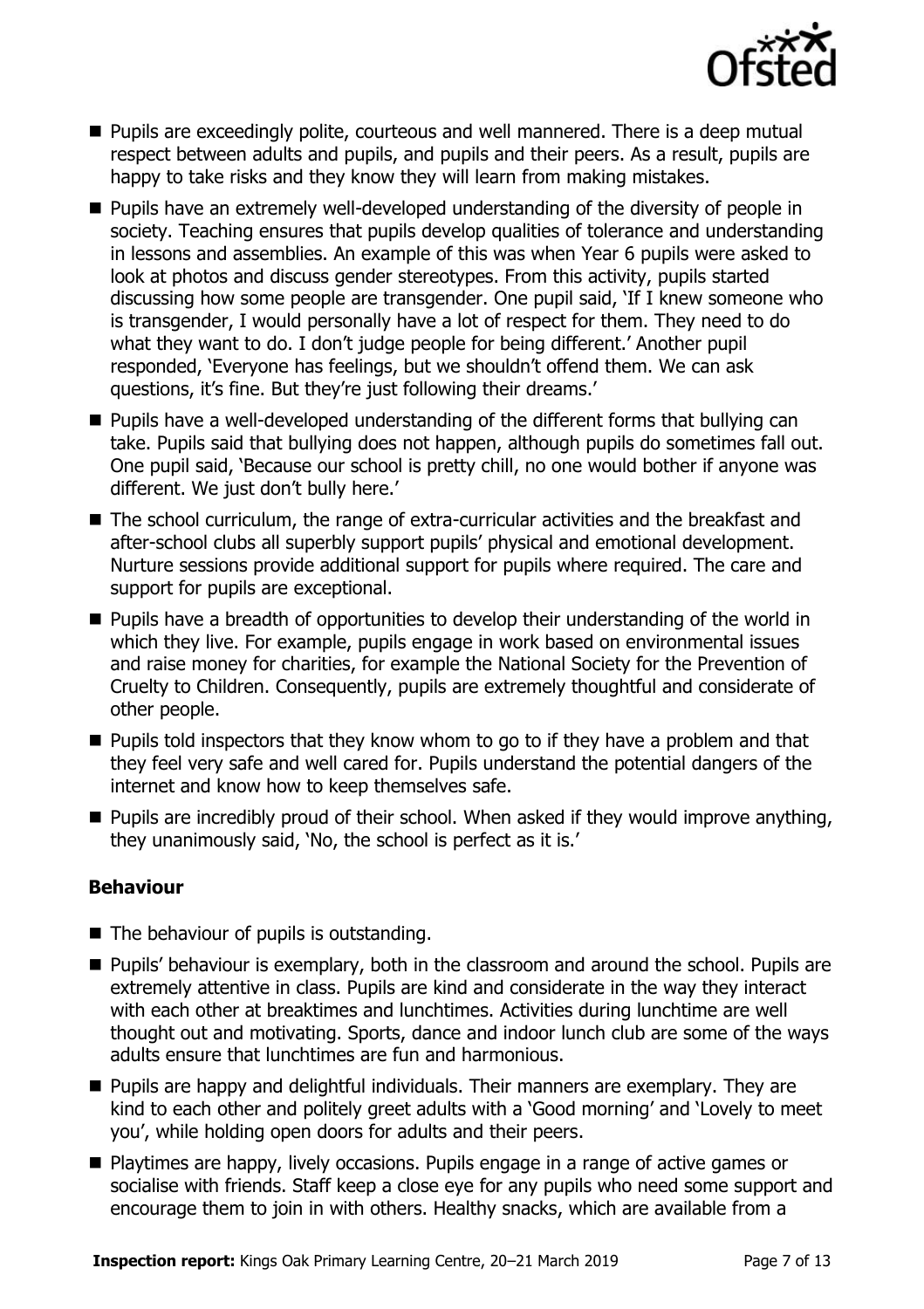

pupil-run tuck shop, encourage pupils to adopt a healthy lifestyle.

■ Pupils' attendance is improving. Attendance is now close to national averages. The number of pupils who regularly miss a day is declining due to leaders' tenacious and determined efforts to ensure that all pupils are in school regularly. However, there are still a small number of disadvantaged pupils who do not attend regularly, despite focused support the school has put in place.

#### **Outcomes for pupils Outstanding**

- When children start school in the early years, their skills and development are generally much lower than those typical for children their age. Published performance measures show that by the time pupils leave key stage 2, they attain standards above the national average in reading, writing and mathematics. This highlights the excellent progress they make from their starting points over their time in the school. The work pupils are currently doing in school shows that this performance is being maintained.
- The proportions of pupils attaining the expected and higher standards in the combination of reading, writing and mathematics by the end of key stage 2 have increased over three years, with percentages being in line with and above average for the past two years. This shows that increasing proportions of pupils start secondary school with the skills and knowledge they need in these subjects. Current performance data indicates that this proportion is on track to continue to be above average.
- Although in 2018, the proportion of pupils reaching at least the expected standard in the key stage 2 national tests was well above the national average, the proportion of pupils achieving the higher standard was below national averages, especially in writing. Leaders have identified this, and more pupils are now working at the higher levels in reading and mathematics. However, in writing, while current pupils are making good progress, their handwriting is sometimes not presented to the high standards they are capable of.
- The most able pupils now make very strong progress because teachers use assessment information to plan activities that provide stretch and challenge. Pupils are required to demonstrate deep understanding, which means that they constantly aim to improve their work and attain the higher standards.
- **Progress and attainment in key stage 1 are improving year-on-year. In 2018,** attainment for pupils at the end of Year 2 was above average in reading, writing and mathematics. The proportions of pupils achieving greater depth in reading, writing and mathematics have increased since 2016, and in 2018 were in line with or above national averages.
- **Pupils make excellent progress in phonics. The proportion who reach the expected** standard in the Year 1 national phonics screening check has been above the national average for the last three years. This proportion has also increased each year since 2015. In 2018, disadvantaged pupils achieved as well as pupils nationally. As a result, pupils have a strong foundation for reading and writing.
- A higher-than-average proportion of disadvantaged pupils attend this school. They receive well-planned additional support to ensure that they make substantial and sustained progress. This support has been highly successful. Work in the books of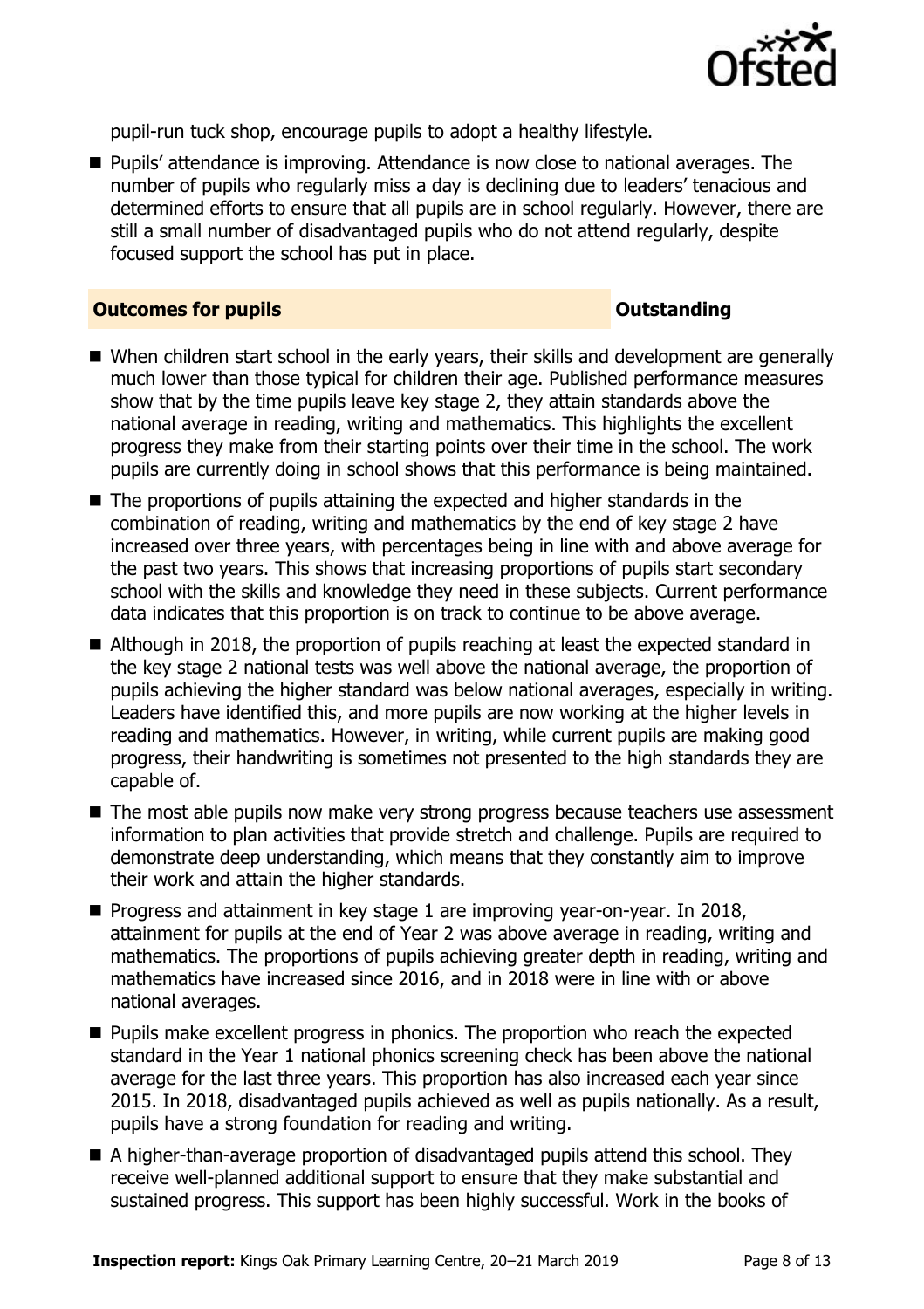

disadvantaged pupils is equal to, and sometimes stronger than, that of other pupils. This picture is also reflected in published performance information. For example, at the end of key stage 2 in 2018, the attainment of disadvantaged pupils in reading was above that seen of other pupils nationally. Their attainment in writing and mathematics was at, or close to, that of other pupils nationally.

- **Pupils read widely and often. The school has worked incredibly hard to develop pupils'** love of reading. Pupils speak passionately about authors and books they like to read. Parents are also encouraged to support reading through a weekly 'family reading' event, where all family members are invited into school to read with their children. This has proven to be hugely popular, with nearly two thirds of pupils reading with family members in school.
- Leaders have made sure that expectations and levels of challenge in subjects other than English and mathematics are high and enable pupils to make sustained progress across the curriculum. Science is a strength of the school. Learning is well planned and links closely with learning in other curricular areas. Pupils' work is progressive and builds effectively on prior learning to ensure that pupils are well challenged.

#### **Early years provision CONSISTER SERVICES CONSISTENT CONSTANT CONSTANT CONSTANT CONSTANT CONSTANT CONSTANT CONSTANT CONSTANT CONSTANT CONSTANT CONSTANT CONSTANT CONSTANT CONSTANT CONSTANT CONSTANT CONSTANT CONSTANT CON**

- Children get an excellent start to learning in the early years. They thrive because the inspirational environment for learning, safety and nurture offered by adults help children to become successful learners.
- Children make strong progress from their very low starting points so that the proportion of children who reach a good level of development is in line with the national average. Leaders share the highest aspirations for children and are uncompromising in their drive to improve outcomes even further.
- **E** Leaders and managers are accurate and incisive in their evaluations of the effect that practice has upon children's outcomes. This enables them to make astute decisions about professional development for staff and results in improvements to the quality of teaching children receive.
- The early years environment is vibrant, exciting and well organised. Children's highquality work on display shows that they take care and have pride in their learning. Children flourish and thrive in well-resourced classrooms that motivate and inspire them to learn in all areas of learning. Teachers plan learning that ensures that tasks are carefully matched to children's abilities. Children sustain interest for long periods of time at a range of activities that develop their confidence and social skills well. Activities encourage children's understanding of the importance of safety but also risk-taking.
- Teachers and teaching assistants are skilled in capitalising on every opportunity to enrich the learning experiences of the children to create challenge and develop thinking skills. An example of this was when a group of 14 children created a bus out of crates, pallets and boxes. Once the bus was made, the teaching assistant stepped in to say that the bus had 'broken down'. This led to the children discussing what was wrong with the bus and how they could fix it. One child suggested that the oil had run out, so the children then spent time discussing innovative ways of how they could 'fix' the bus.
- Relationships between adults and children are exceptionally strong. Many children have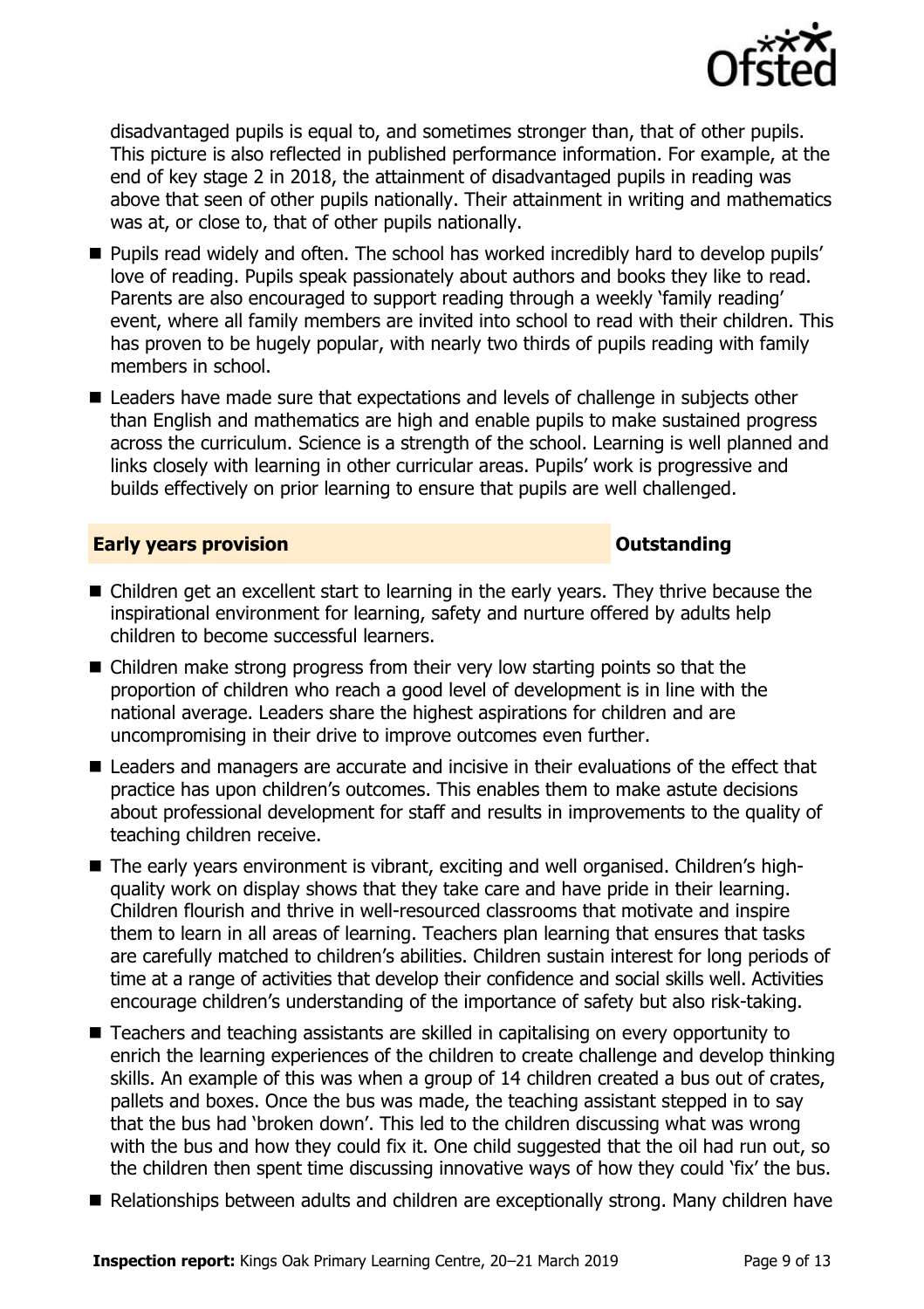

limited speech and language skills on entry to early years. Teaching is often inspirational and responsive to children's needs. Teachers place great emphasis on developing children's language skills, and encouragement is given so that children discuss their learning. During the inspection, children were observed playing bingo with high-frequency words. A less-able child worked incredibly hard to explain why his friend could not mark off 'big' as the word was 'but'.

- Children are independent and play cooperatively because of the organisation of the provision and the embedded routines and expectations modelled by adults. Children are highly motivated and help each other out without adult direction.
- Records of children's learning, known as learning journals, document the impressive progress that children make in developing their reading, writing and mathematical skills. Children are enthusiastic learners and embrace opportunities to write letters and apply their phonics skills.
- Safeguarding and welfare requirements are very well met.
- Leaders work hard to engage parents in their child's learning. They evaluate strengths and change their approach dependent on need. For example, they have moved to a more informal approach to parental engagement through 'event' invitations, where parents are regularly invited into school to work alongside their child. This has seen a significant improvement in parental attendance, and parents are highly positive about these changes.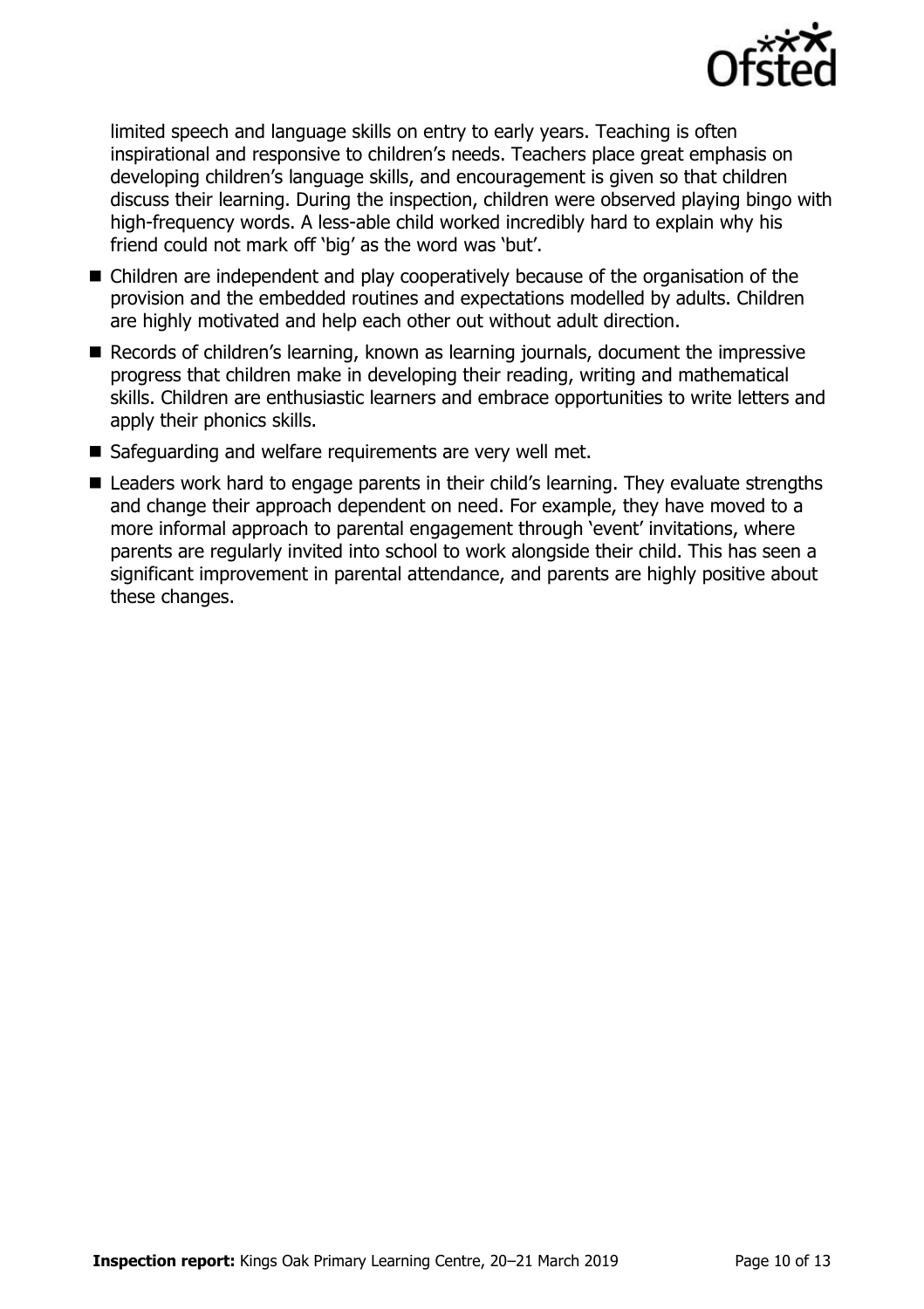

# **School details**

| Unique reference number | 134687          |
|-------------------------|-----------------|
| Local authority         | <b>Barnsley</b> |
| Inspection number       | 10059083        |

This inspection of the school was carried out under section 5 of the Education Act 2005.

| Type of school                      | Primary                     |
|-------------------------------------|-----------------------------|
| School category                     | Community                   |
| Age range of pupils                 | 3 to 11                     |
| Gender of pupils                    | Mixed                       |
| Number of pupils on the school roll | 466                         |
| Appropriate authority               | The governing body          |
| Chair                               | <b>Christopher Stokes</b>   |
| <b>Headteacher</b>                  | <b>Alison Wilks</b>         |
| Telephone number                    | 01226 272740                |
| Website                             | www.kingsoakprimary.org.uk/ |
| Email address                       | office@kingsoakplc.org.uk   |
| Date of previous inspection         | 6 March 2018                |

### **Information about this school**

- The school is larger than the average-sized primary school.
- The proportion of pupils who are disadvantaged and supported by pupil premium funding is much higher than the national average.
- Most pupils are White British. The proportion of pupils who speak English as an additional language is below the national average.
- The proportion of pupils with SEND is higher than the national average and the proportion of pupils who have an education, health and care plan is similar to the national average.
- The current headteacher has been in post since the school opened in 2006.
- The most recent full inspection of the school was in September 2012. A short inspection of the school took place in March 2018. This inspection judged that the school remained good and that there was evidence of significant improvement.
- The school runs a breakfast and after-school club.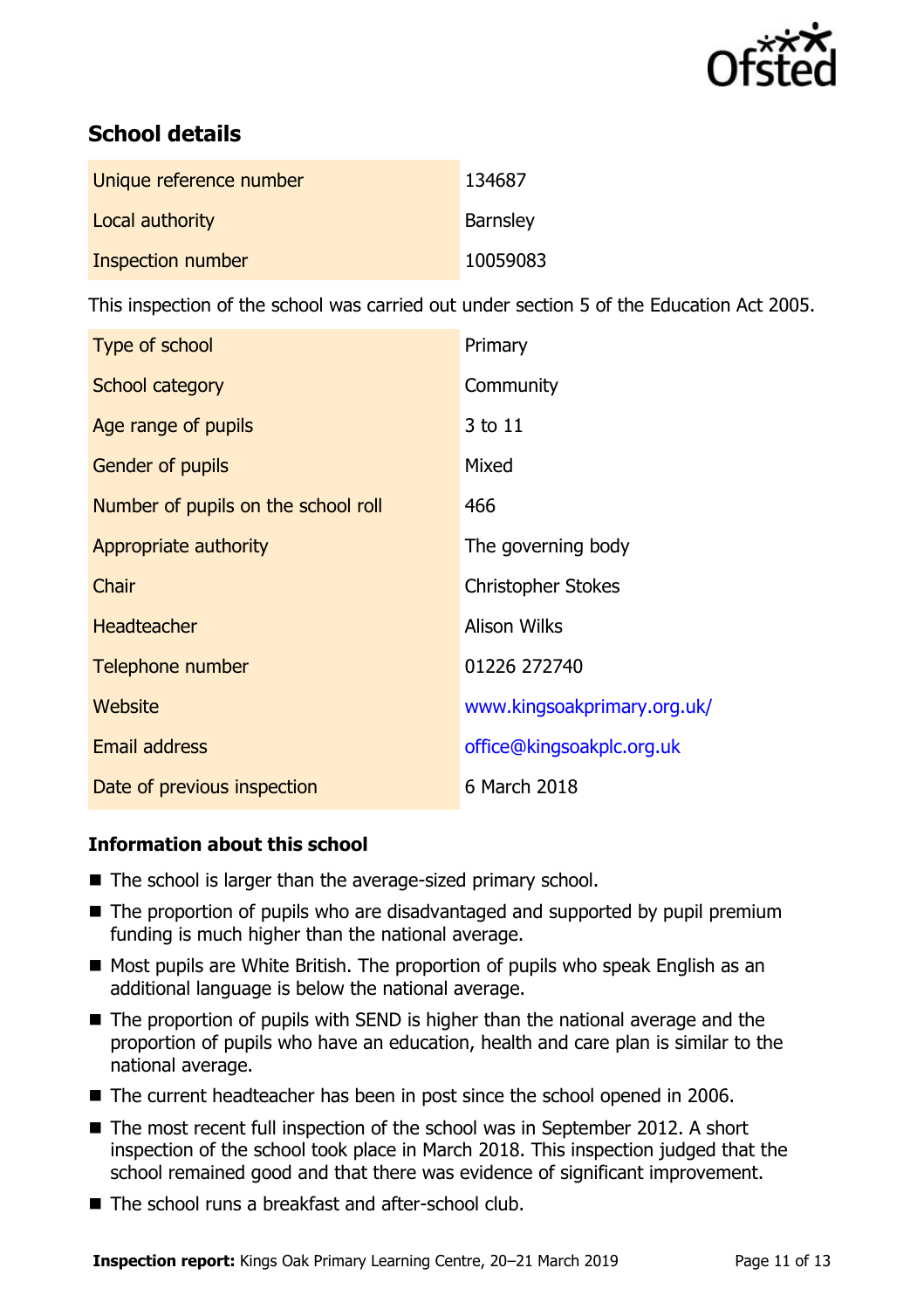

# **Information about this inspection**

- The inspection team observed teaching and learning across all year groups.
- Inspectors held meetings with the headteacher, governors and school staff, including senior and middle leaders, and met with a representative from the local authority.
- The inspection team observed the school's work and looked at pupils' workbooks, information on pupils' attainment and progress, curriculum planning and records of behaviour and safety. Inspectors also looked at the minutes of governing body meetings, safeguarding documents, including mandatory checks made on the recruitment of new staff, and the school's website.
- $\blacksquare$  Discussions were held with pupils in key stages 1 and 2, and informal conversations took place during lessons.
- The inspection team listened to pupils read and talked to them about the books they enjoy.
- Inspectors took account of the 23 responses to Ofsted's online parental questionnaire, Parent View, and the four free-text responses. In addition, inspectors spoke with parents informally at the start of the school day.
- **Inspectors took account of the 17 responses to the staff questionnaire.**

#### **Inspection team**

| Eve Morris, lead inspector | Ofsted Inspector |
|----------------------------|------------------|
| <b>Beverley Riddle</b>     | Ofsted Inspector |
| Paul Plumridge             | Ofsted Inspector |